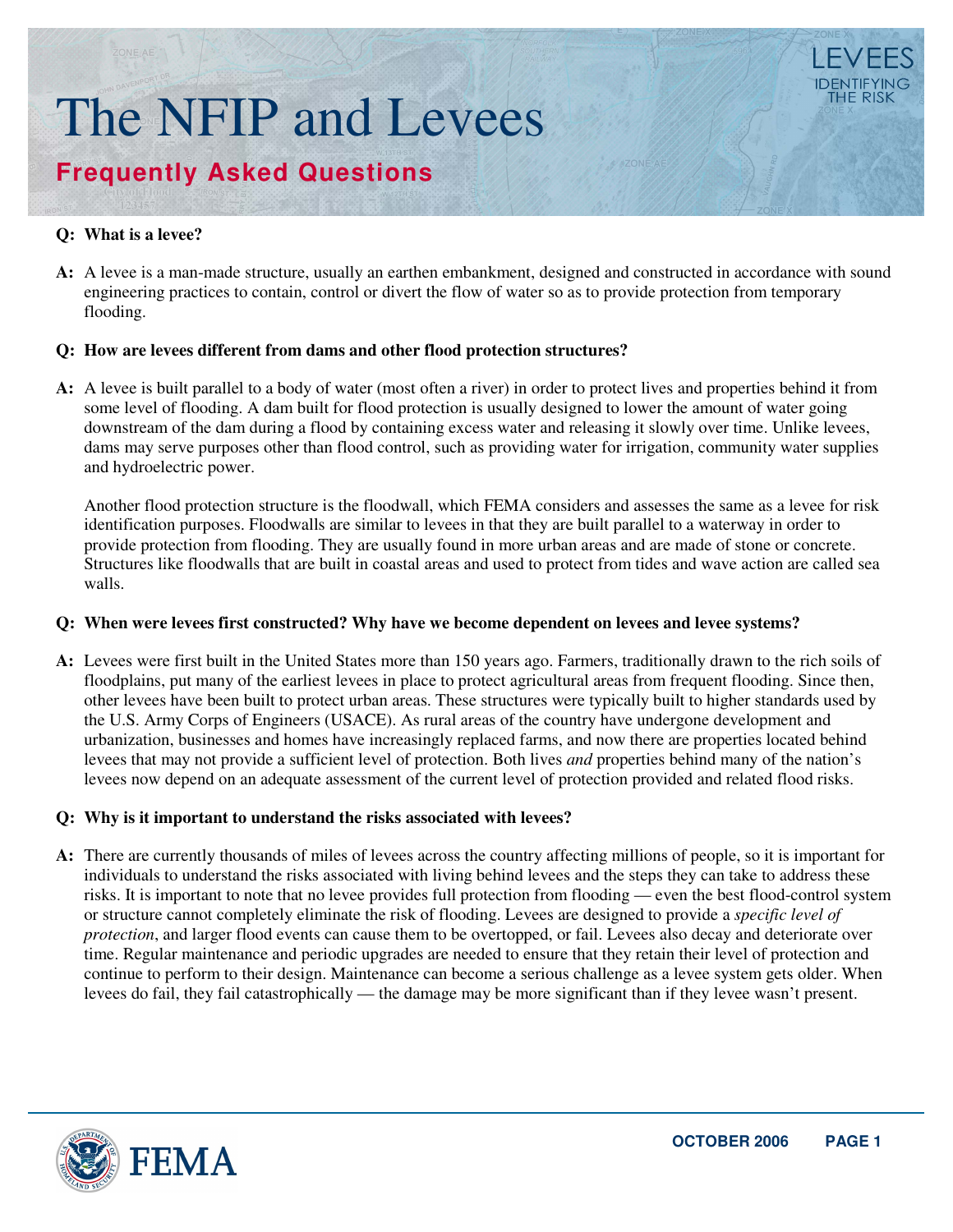#### **Q: Who is responsible for building and maintaining levees?**

A: There is no one entity that is solely responsible for levee construction and maintenance. Some levees were originally built by citizens to protect their properties from flooding. Others were subsequently built by various federal, state, or local entities. The USACE has designed and constructed many of the nation's levees, and is responsible for the maintenance of federally owned levees that are in the USACE system. Not all of the levees built by the USACE are federally owned, however. In most instances, levee ownership has been transferred to the state, or to another local or regional authority, which then becomes responsible for documenting and maintaining the levee.

#### **Q: Is the current interest in levee safety related to Hurricane Katrina?**

A: The devastation caused by Hurricanes Katrina and Rita brought the issues of levee policy, flood hazard management and flood insurance to the forefront of public debate and discussion. However, as administrator of the National Flood Insurance Program (NFIP), the Federal Emergency Management Agency (FEMA) has long been active and concerned with the protection of life and property behind levee systems. Recognizing the importance of risk assessment behind the thousands of miles of levees across the country, FEMA established detailed requirements — in Title 44 of the Code of Federal Regulations Section 65.10 — to guide the evaluation of levees and the mapping of levee-affected areas on flood hazard maps in 1986. To assure standard levee evaluation and mapping practices, FEMA issued guidance in the form of Appendix H to its comprehensive "Guidelines and Specifications for Flood Hazard Mapping Partners." FEMA issued Procedure Memorandum 34, which re-emphasized FEMA's 20-year-old levee policy and regulations and provided additional guidance to help communities with levees meet federal standards, before Hurricane Katrina hit the Gulf Coast last year.

### **Q: What is FEMA doing to address levee issues?**

A: FEMA is responsible for identifying flood risks in areas behind levees through flood analysis and flood hazard mapping projects, including updating the nation's flood hazard maps called Flood Map Modernization. In addition, FEMA has criteria for recognizing levees as providing protection against the one-percent-annual-chance flood. However, FEMA does not actually *examine or analyze structures* to determine their performance in a given flood event. The levee owner must provide documentation to show that a levee meets current design, operations and maintenance criteria. If the levee cannot be shown to meet FEMA criteria, the levee will not be mapped as providing adequate protection on the Flood Insurance Rate Map (FIRM) currently in effect. In addition to identifying risks behind levees, FEMA works in conjunction with its federal, state, local and professional/technical partners to bolster flood risk mitigation in communities across the country. Finally, because the risks associated with levees are real, FEMA strongly encourages flood insurance protection and adherence to evacuation procedures in *all* areas behind levees.

#### **Q: What does it mean for a levee to be certified? How is levee accreditation different?**

A: A levee is certified if evidence — typically a statement by a licensed professional engineer or federal agency responsible for levee design — has been presented showing that the structure meets current design, construction, maintenance and operation standards to provide protection from the one-percent-annual-chance flood. The levee owner is responsible for ensuring that the levee is being maintained and operated properly and for providing evidence of certification. If it can be shown that a levee provides the appropriate level of protection, then FEMA will "accredit," or recognize, the levee as providing adequate protection on flood hazard maps, and the area behind it will be shown as a moderate risk zone (shaded X zone on flood hazard maps). FEMA accredits levees that meet the criteria and maps areas behind them as having a certain risk level, but does not perform the actual certifications.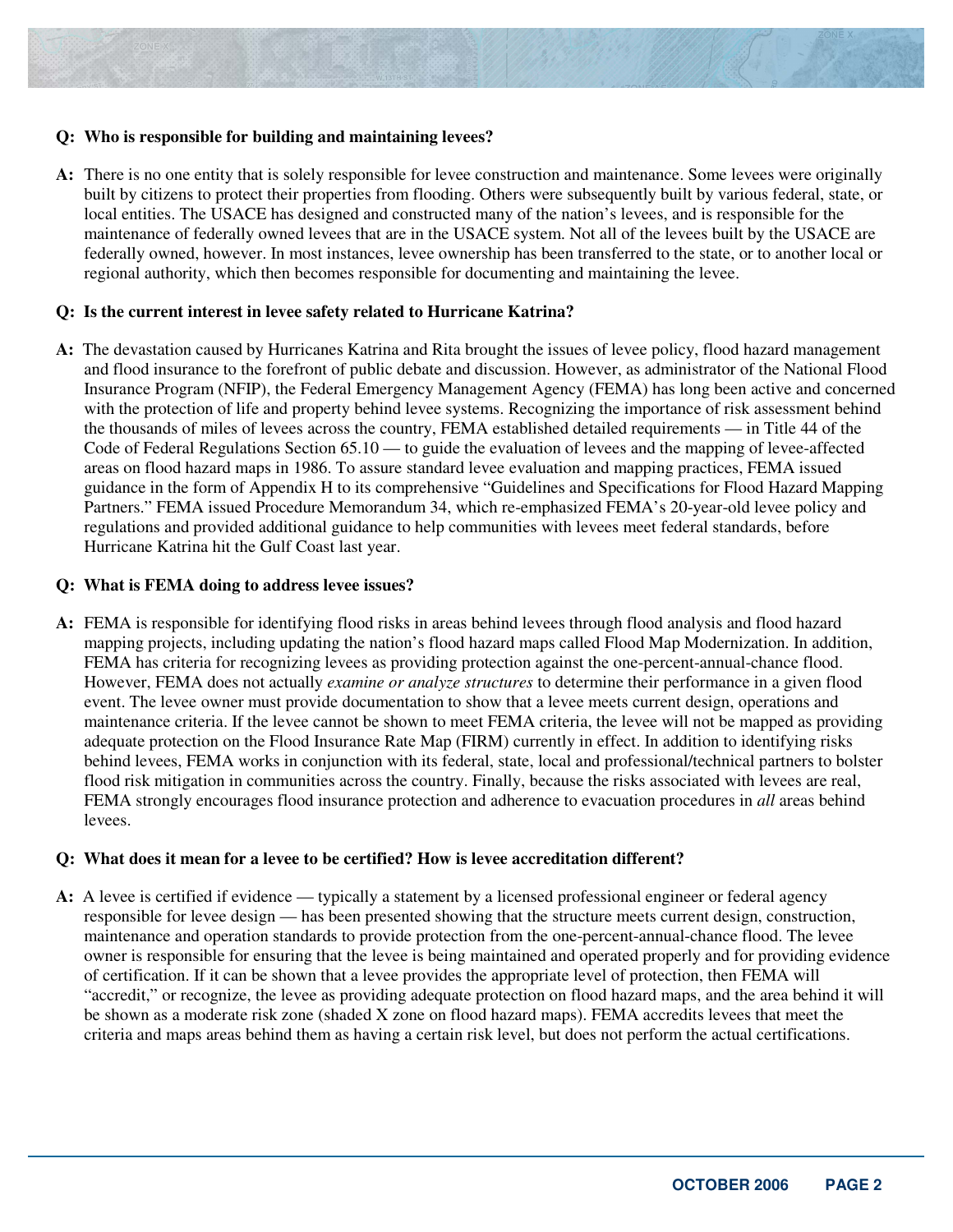#### **Q: What happens if a levee is decertified or cannot be certified? What is FEMA's role in the process?**

A: FEMA has a responsibility to the public to identify the risks associated with levees that have not been certified, or that can no longer be certified. If a levee cannot be certified as providing protection from the one-percent-annual-chance flood, the levee will not be accredited by FEMA. Decertified or uncertified levees will not be depicted on flood maps as providing the required level of protection. The areas behind these levees will be mapped as a high-risk areas and flood insurance will be required for buildings behind the levee with a federally backed mortgage.

It is important to note that neither certification nor accreditation guarantees protection. All flood hazard maps showing levees will carry a warning that overtopping or failure is possible and that flood insurance and adherence to evacuation procedures are strongly recommended.

#### **Q: What is a Provisionally Accredited Levee?**

A: The inability to provide full and prompt documentation of a levee's status does not necessarily mean that the levee no longer provides the level of protection for which it was designed. It also does not mean that the flood hazard map should show the levee as providing protection against the one-percent-annual-chance flood. FEMA has created the Provisionally Accredited Levee (PAL) designation to facilitate the certification process for communities whose levees are *reasonably expected to continue to provide* protection from the one-percent-annual-chance flood.

The clarified procedures for Provisionally Accredited Levees (PALs) are documented in FEMA Procedure Memorandum No. 43 (PM 43). A PAL is a levee that FEMA has previously credited with providing one-percentannual-chance protection on an effective FIRM, and for which FEMA is awaiting data and/or documentation that will show the levee's compliance with NFIP regulations. A PAL is shown on a FIRM as providing one-percent-annualchance flood protection, and the area landward of the levee is shown as a Zone X (shaded) except for areas subject to residual flooding, such as ponding areas, which will be shown as a high-risk area (Special Flood Hazard Area). Under the clarified procedures provided in PM 43, levee owners will have up to 24 months to obtain and submit necessary data and documentation. A note clarifying the provisional nature of the Zone X designation will also be provided on the FIRM.

#### **Q: How does the Provisionally Accredited Levee designation benefit communities?**

A: Providing communities with current flood risk information is one of the primary goals of Flood Map Modernization. In the course of updating the nation's flood maps, the issue of whether levees provide adequate protection needs to be taken into account. However, gathering full documentation regarding a levee's condition can sometimes take months. If the issuance of new flood maps were delayed until all levee data was collected, existing flood maps would remain in effect, and more up-to-date flood risk information would not be available for other parts of the community. As such, many citizens would not have the most reliable information on which to base decisions regarding their flood risk, like the purchase of flood insurance.

The new PAL designation allows the release of new maps to go forward while giving communities additional time to compile the documentation needed to have their levees accredited. In doing so, it promotes a continuing dialogue between individual communities and FEMA regarding the current flood risks in areas behind their levees. The PAL designation and procedure also institutes a process to ensure that FEMA and the U.S. Army Corps of Engineers are working in collaboration to provide communities with consistent information about their levees. Even when a levee is provisionally accredited, the fact that no levee is free from risks is clearly communicated. A note on the FIRM alerts community members to the levee's provisional status and associated risks — including the chance that the levee may fail or be overtopped.